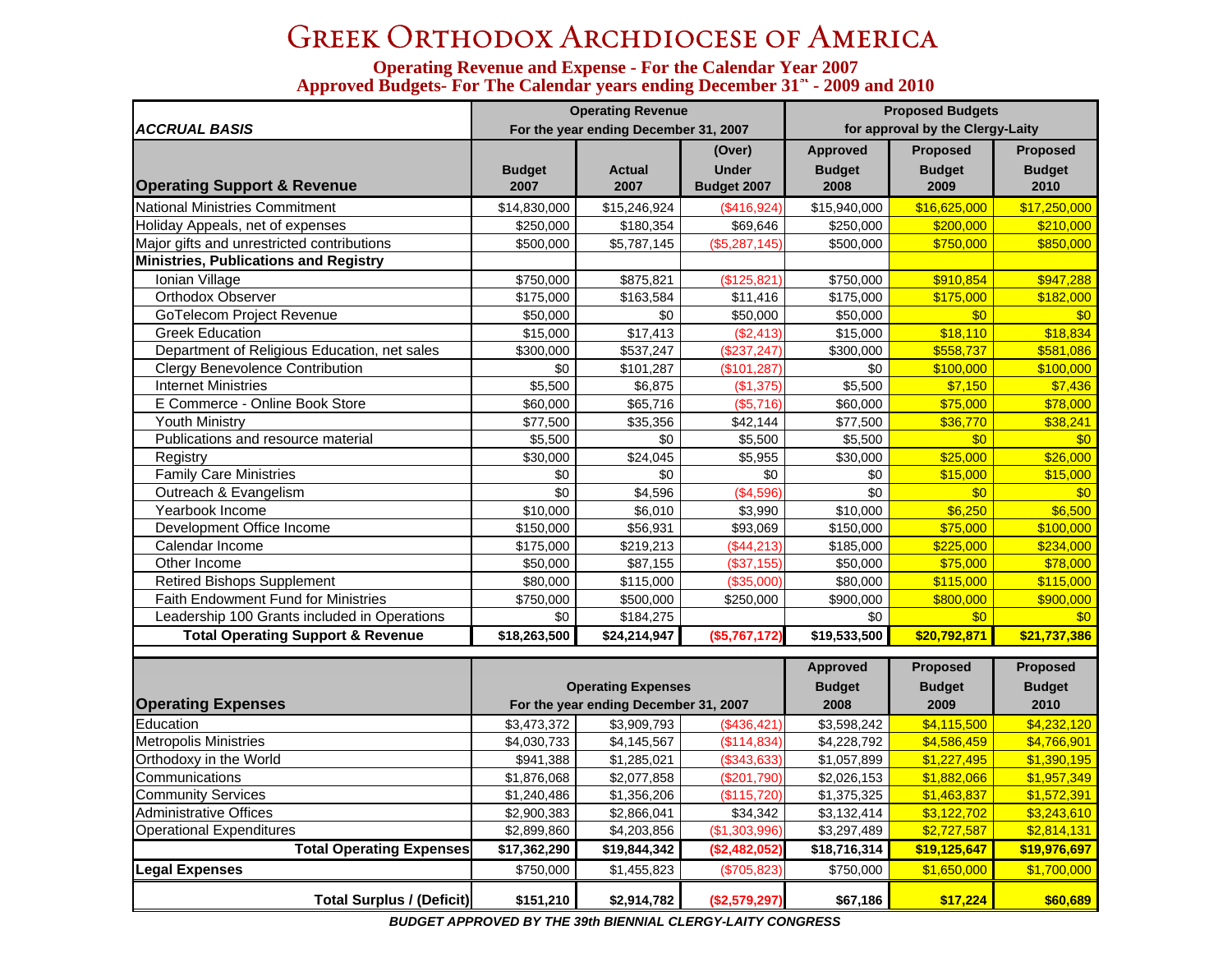| <b>Education</b>                     | <b>Budget</b><br>2007 | <b>Actual</b><br>2007 | (Over)<br><b>Under</b><br>Budget 2007 | <b>Approved</b><br><b>Budget</b><br>2008 | <b>Proposed</b><br><b>Budget</b><br>2009 | <b>Proposed</b><br><b>Budget</b><br>2010 |
|--------------------------------------|-----------------------|-----------------------|---------------------------------------|------------------------------------------|------------------------------------------|------------------------------------------|
| <b>Holy Cross Theological School</b> | \$1,200,000           | \$1,200,000           | \$0                                   | \$1,200,000                              | \$1,200,000                              | \$1,200,000                              |
| <b>Greek Education &amp; Culture</b> | \$243,756             | \$423,559             | (\$179,803)                           | \$263,256                                | \$440,500                                | \$458,120                                |
| <b>Marriage &amp; Family</b>         | \$175,000             | \$76,019              | \$98,981                              | \$200,000                                | \$175,000                                | \$182,000                                |
| Dept of Religious Education*         | \$423,360             | \$701,575             | (\$278,215)                           | \$457,229                                | \$730,000                                | \$759,200                                |
| <b>Youth Ministry</b>                | \$581,256             | \$537,450             | \$43,806                              | \$627,756                                | \$560,000                                | \$582,400                                |
| <b>Ionian Village</b>                | \$850,000             | $\sqrt{$971,190}$     | (\$121,190)                           | \$850,000                                | \$1,010,000                              | \$1,050,400                              |
| <b>Total</b>                         | \$3,473,372           | \$3,909,793           | (\$436,421)                           | \$3,598,242                              | \$4,115,500                              | \$4,232,120                              |

*\* 2007 Religious Education Budget did not include items for printing and publication that are paid directly by the department.* 

 *These items are included in the 2009 / 2010 budget and were offset in 2007 by \$537,247 in income*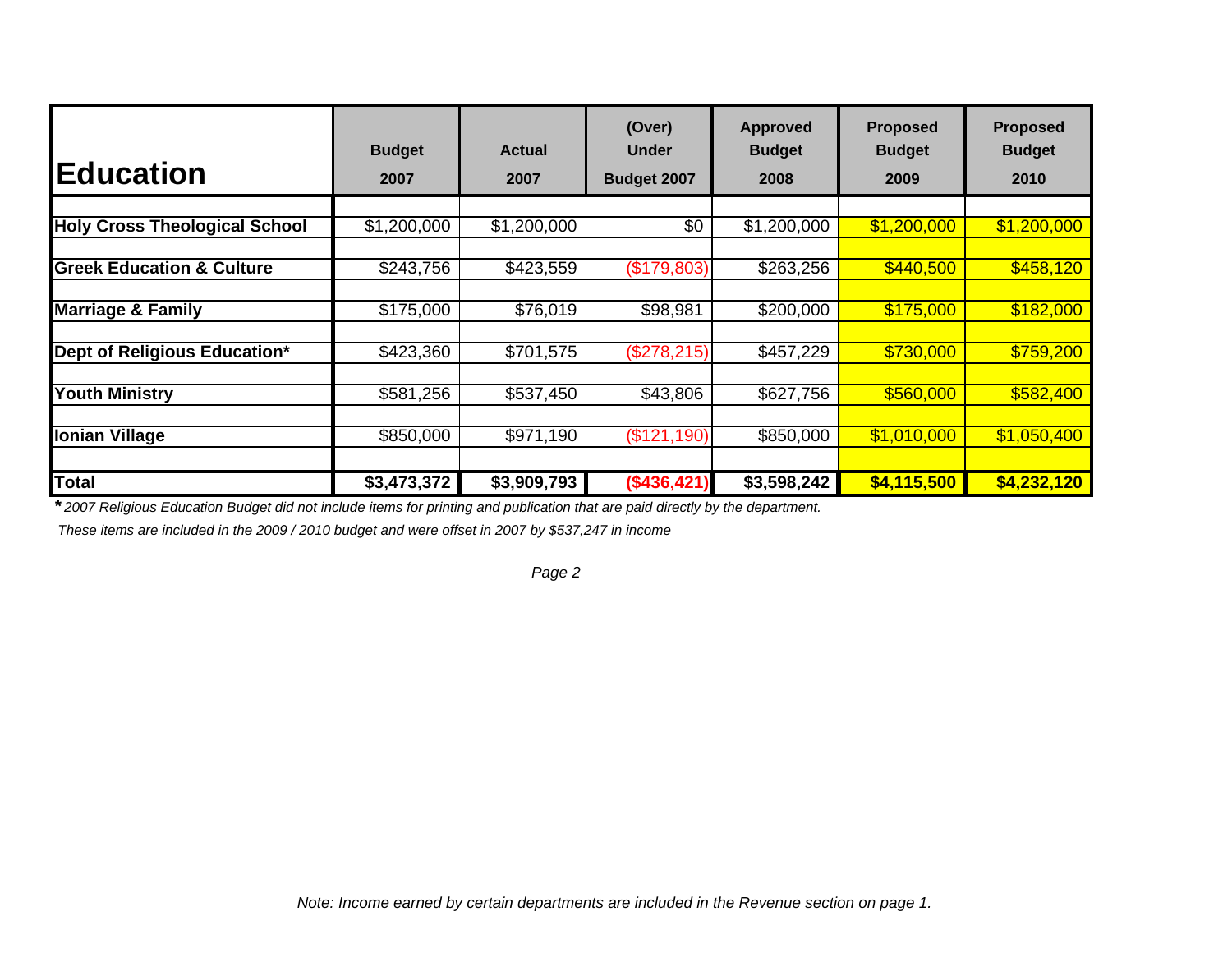|                                    |               |               | (Over)       | <b>Approved</b> | <b>Proposed</b> | <b>Proposed</b> |
|------------------------------------|---------------|---------------|--------------|-----------------|-----------------|-----------------|
|                                    | <b>Budget</b> | <b>Actual</b> | <b>Under</b> | <b>Budget</b>   | <b>Budget</b>   | <b>Budget</b>   |
| <b>Metropolis Ministries</b>       | 2007          | 2007          | Budget 2007  | 2008            | 2009            | 2010            |
|                                    |               |               |              |                 |                 |                 |
| <b>Archdiocesan District</b>       | \$375,000     | \$184,838     | \$190,162    | \$375,000       | \$591,730       | \$615,400       |
|                                    |               |               |              |                 |                 |                 |
| <b>Metropolis of New Jersey</b>    | \$464,564     | \$476,667     | (\$12,103)   | \$499,128       | \$519,100       | \$539,860       |
|                                    |               |               |              |                 |                 |                 |
| <b>Metropolis of Chicago</b>       | \$576,517     | \$692,336     | (\$115,819)  | \$619,410       | \$644,200       | \$669,955       |
| <b>Metropolis of Boston</b>        | \$375,000     | \$381,385     | (\$6,385)    | \$401,512       | \$417,575       | \$434,275       |
|                                    |               |               |              |                 |                 |                 |
| <b>Metropolis of San Francisco</b> | \$397,994     | \$461,544     | (\$63,550)   | \$427,605       | \$444,710       | \$462,500       |
|                                    |               |               |              |                 |                 |                 |
| <b>Metropolis of Atlanta</b>       | \$484,125     | \$520,639     | (\$36,514)   | \$520,144       | \$540,950       | \$562,590       |
| <b>Metropolis of Pittsburgh</b>    | \$375,000     | \$431,578     | (\$56,578)   | \$375,000       | \$400,000       | \$415,000       |
|                                    |               |               |              |                 |                 |                 |
| <b>Metropolis of Detroit</b>       | \$382,533     | \$372,984     | \$9,549      | \$410,993       | \$400,000       | \$415,000       |
|                                    |               |               |              |                 |                 |                 |
| <b>Metropolis of Denver</b>        | \$375,000     | \$404,179     | (\$29,179)   | \$375,000       | \$400,000       | \$415,000       |
|                                    |               |               |              |                 |                 |                 |
| <b>Retired Bishops</b>             | \$225,000     | \$219,417     | \$5,583      | \$225,000       | \$228,194       | \$237,321       |
| <b>Total</b>                       | \$4,030,733   | \$4,145,567   | (\$114,834)  | \$4,228,792     | \$4,586,459     | \$4,766,901     |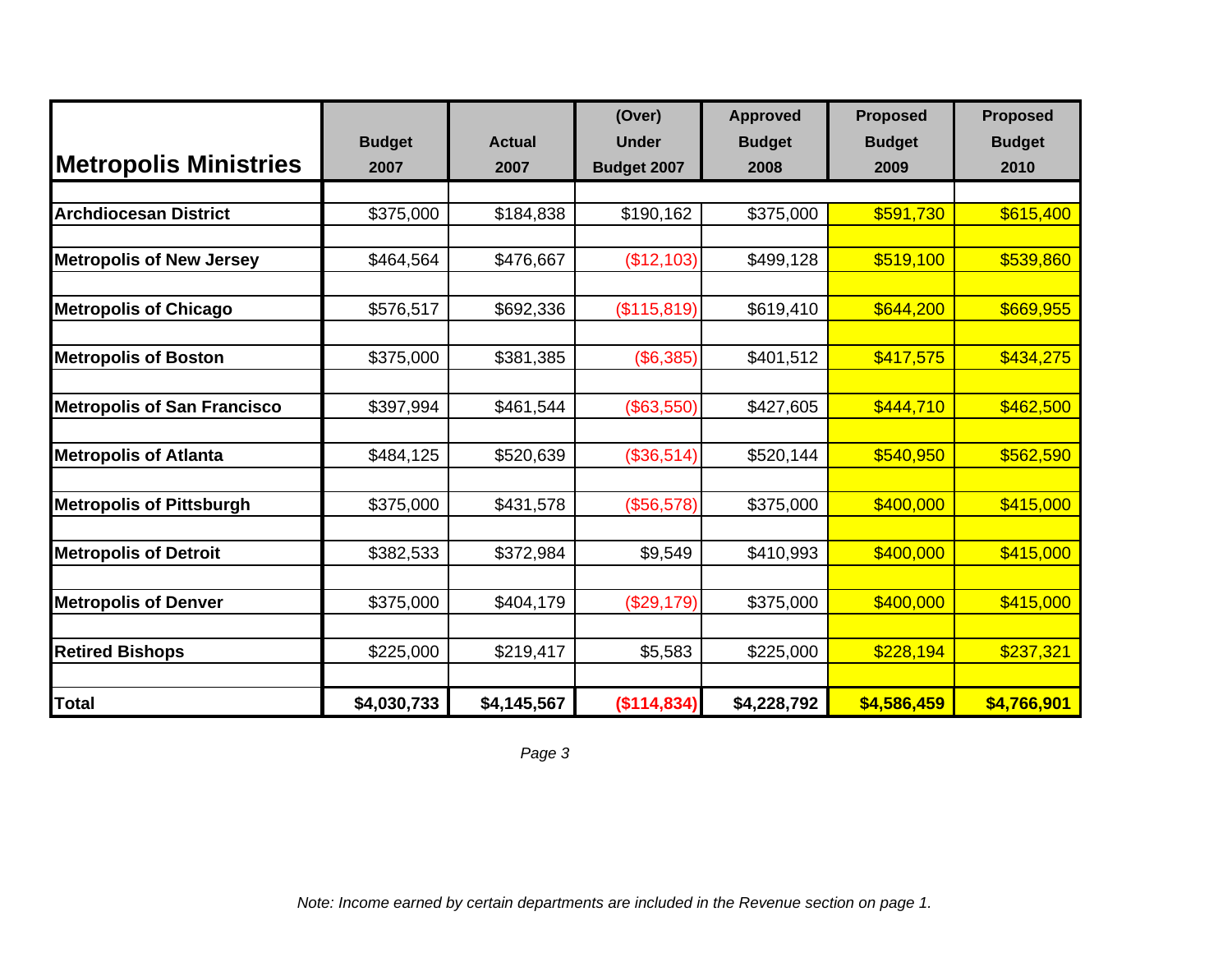|                                        |                 |             | (Over)             | <b>Approved</b> | <b>Proposed</b> | <b>Proposed</b> |
|----------------------------------------|-----------------|-------------|--------------------|-----------------|-----------------|-----------------|
|                                        | <b>Budget</b>   | Actual      | <b>Under</b>       | <b>Budget</b>   | <b>Budget</b>   | <b>Budget</b>   |
| <b>Orthodoxy in the World</b>          | 2007            | 2007        | <b>Budget 2007</b> | 2008            | 2009            | 2010            |
|                                        |                 |             |                    |                 |                 |                 |
| <b>Ecumenical Patriarchate</b>         | \$650,000       | \$900,000   | (\$250,000)        | \$750,000       | \$850,000       | \$1,000,000     |
|                                        |                 |             |                    |                 |                 |                 |
| <b>Orthodox Missions Center</b>        | \$60,000        | \$60,000    | \$0                | \$60,000        | \$60,000        | \$60,000        |
|                                        |                 |             |                    |                 |                 |                 |
| <b>Support to Religious Affiliates</b> | \$25,000        | \$19,814    | \$5,186            | \$25,000        | \$20,607        | \$21,431        |
| <b>Ecumenical Office</b>               | \$206,388       |             |                    |                 | \$296,889       | \$308,764       |
|                                        |                 | \$285,470   | (\$79,082)         | \$222,899       |                 |                 |
| <b>Patriarchal Visit - Net</b>         | $\overline{50}$ | \$19,737    | (\$19,737)         | $\overline{50}$ |                 |                 |
| <b>Total</b>                           | \$941,388       | \$1,285,021 | $($ \$343,633)     | \$1,057,899     | \$1,227,495     | \$1,390,195     |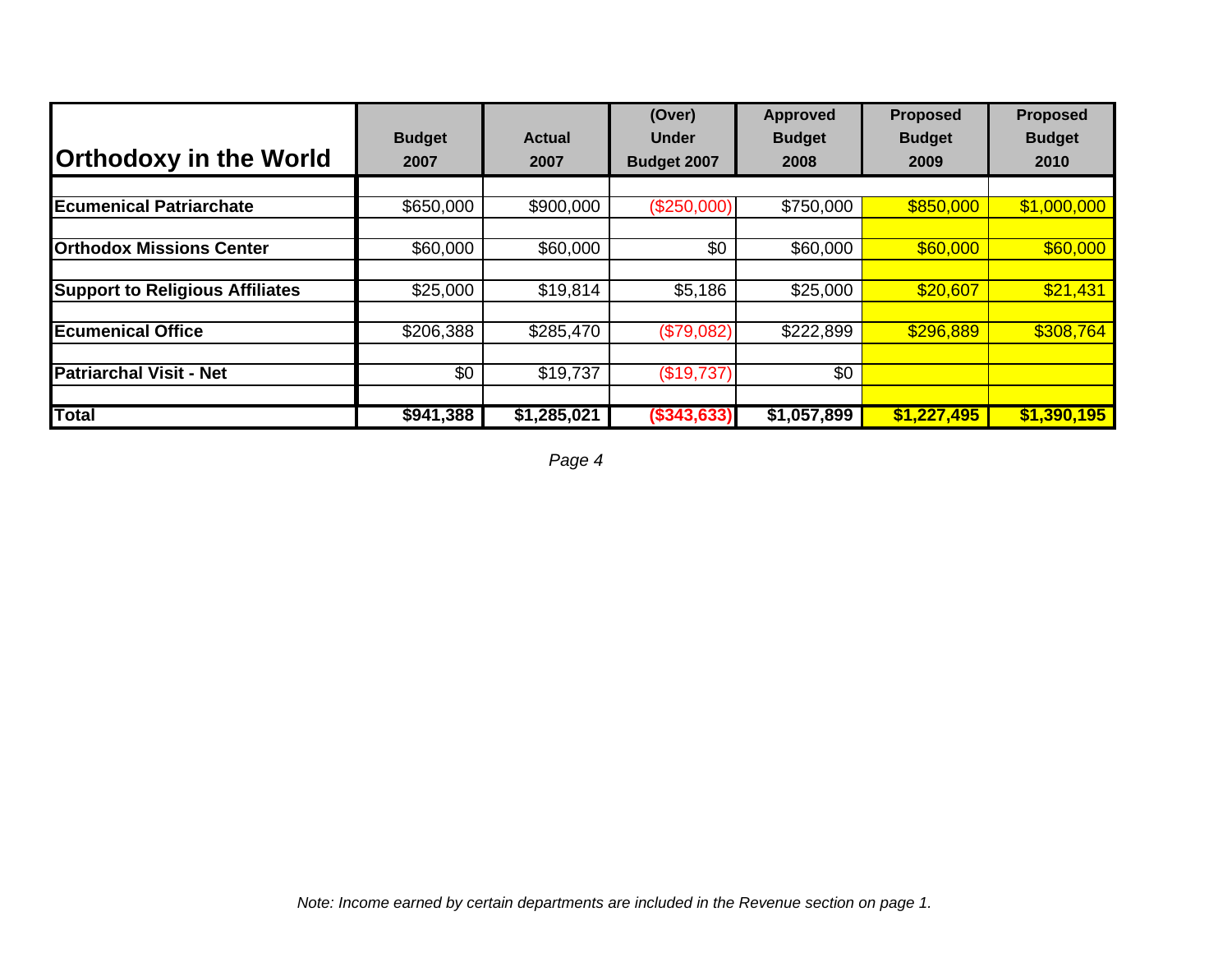|                                       |                 |               | (Over)        | <b>Approved</b> | <b>Proposed</b> | <b>Proposed</b> |
|---------------------------------------|-----------------|---------------|---------------|-----------------|-----------------|-----------------|
|                                       | <b>Budget</b>   | <b>Actual</b> | <b>Under</b>  | <b>Budget</b>   | <b>Budget</b>   | <b>Budget</b>   |
| <b>Communications</b>                 | 2007            | 2007          | Budget 2007   | 2008            | 2009            | 2010            |
|                                       |                 |               |               |                 |                 |                 |
| <b>Public Affairs &amp; Relations</b> | \$258,120       | \$151,025     | \$107,095     | \$278,770       | \$157,066       | \$163,349       |
|                                       |                 |               |               |                 |                 |                 |
| <b>Communications</b>                 | \$343,116       | \$728,017     | (\$384,901)   | \$370,565       | \$400,000       | \$416,000       |
|                                       |                 |               |               |                 |                 |                 |
| <b>Resource Materials</b>             | $\overline{50}$ | \$530         | (\$530)       | $\overline{50}$ | $\overline{60}$ | $\overline{60}$ |
|                                       |                 |               |               |                 |                 |                 |
| <b>Internet Ministries</b>            | \$266,760       | \$224,123     | \$42,637      | \$288,101       | \$300,000       | \$312,000       |
|                                       |                 |               |               |                 |                 |                 |
| <b>Telecommunications</b><br>IG.O.    | \$291,600       | \$180,068     | \$111,532     | \$314,928       | \$200,000       | \$208,000       |
| <b>Orthodox Observer (Note 2)</b>     | \$716,472       | \$794,095     | (\$77,623)    | \$773,790       | \$825,000       | \$858,000       |
|                                       |                 |               |               |                 |                 |                 |
| Total                                 | \$1,876,068     | \$2,077,858   | $(\$201,790)$ | \$2,026,153     | \$1,882,066     | \$1,957,349     |

*Note 2: Proposed Budgets are based on 10 issues per calendar year 10 issues in the calendar year 2009 and 2010*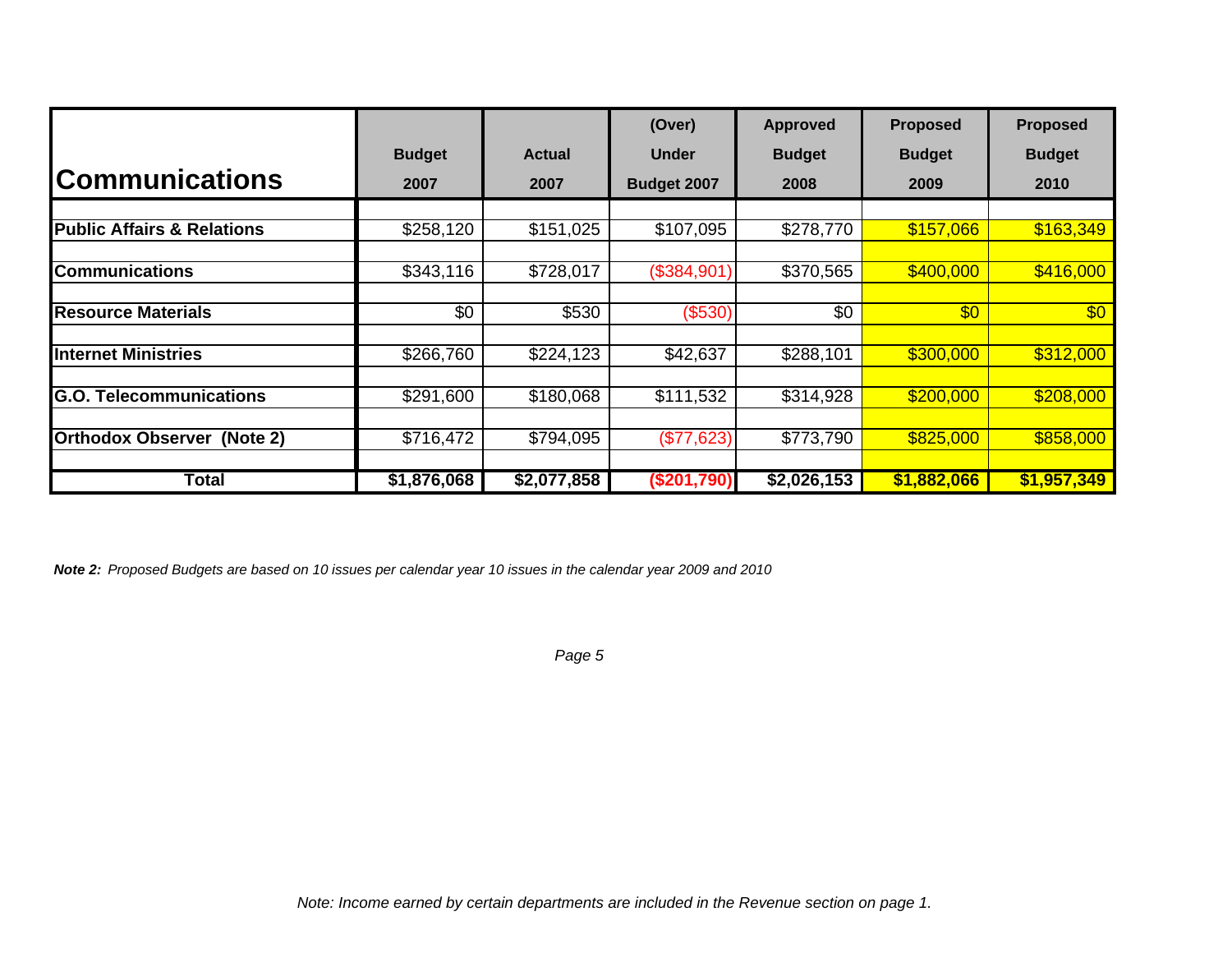|                                       |                 |               | (Over)       | <b>Approved</b> | <b>Proposed</b> | <b>Proposed</b> |
|---------------------------------------|-----------------|---------------|--------------|-----------------|-----------------|-----------------|
|                                       | <b>Budget</b>   | <b>Actual</b> | <b>Under</b> | <b>Budget</b>   | <b>Budget</b>   | <b>Budget</b>   |
| <b>Community Services</b>             | 2007            | 2007          | Budget 2007  | 2008            | 2009            | 2010            |
| <b>Stewardship Ministry</b>           | \$280,584       | \$271,334     | \$9,250      | \$303,031       | \$300,000       | \$312,000       |
| <b>Department of Philanthropy</b>     | \$189,108       | \$188,203     | \$905        | \$204,237       | \$195,731       | \$203,560       |
| <b>Development Office</b>             | \$240,000       | \$307,858     | (\$67,858)   | \$260,000       | \$275,000       | \$286,000       |
| Outreach & Evangelism                 | \$167,994       | \$138,321     | \$29,673     | \$181,434       | \$175,000       | \$182,000       |
| <b>Registry</b>                       | \$100,332       | \$108,463     | (\$8,131)    | \$108,359       | \$112,802       | \$117,314       |
| <b>Clergy Laity Congress, net</b>     | \$0             | \$0           | \$0          | \$50,000        | \$0             | \$50,000        |
| <b>Archive Center</b>                 | \$72,468        | \$125,293     | (\$52,825)   | \$78,265        | \$130,305       | \$135,517       |
| <b>Clergy Assistance</b>              | \$150,000       | \$121,730     | \$28,270     | \$150,000       | \$125,000       | \$130,000       |
| <b>Family Care Ministries</b>         | $\overline{50}$ | \$23,950      | (\$23,950)   | \$0             | \$75,000        | \$78,000        |
| <b>E Commerce - Online Book Store</b> | \$40,000        | \$71,054      | (\$31,054)   | \$40,000        | \$75,000        | \$78,000        |
| <b>Total</b>                          | \$1,240,486     | \$1,356,206   | (\$115,720)  | \$1,375,325     | \$1,463,837     | \$1,572,391     |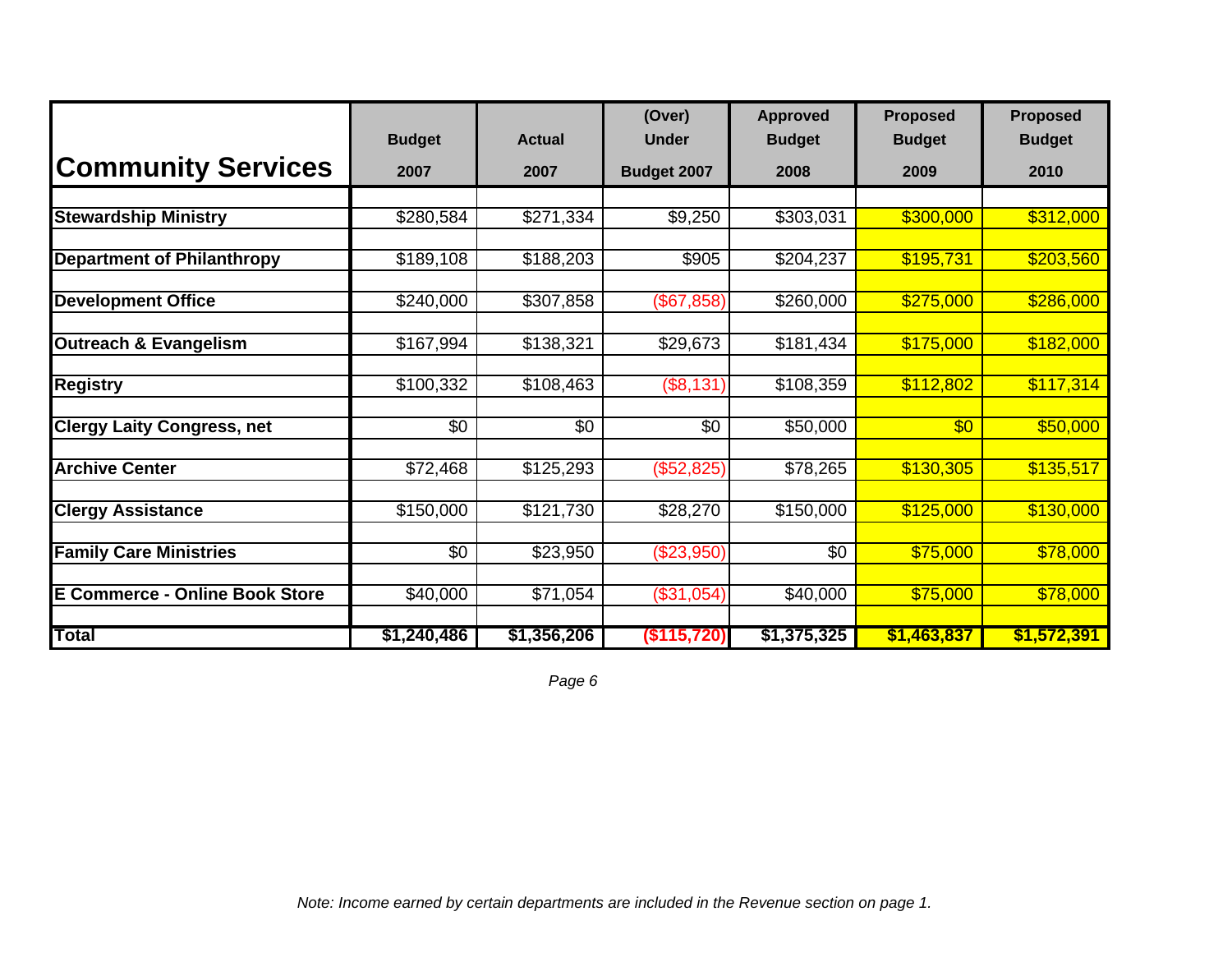|                                      |               |               | (Over)       | <b>Approved</b> | <b>Proposed</b> | <b>Proposed</b> |
|--------------------------------------|---------------|---------------|--------------|-----------------|-----------------|-----------------|
|                                      | <b>Budget</b> | <b>Actual</b> | <b>Under</b> | <b>Budget</b>   | <b>Budget</b>   | <b>Budget</b>   |
| <b>Administrative Offices</b>        | 2007          | 2007          | Budget 2007  | 2008            | 2009            | 2010            |
|                                      |               |               |              |                 |                 |                 |
| <b>Office of the Archbishop</b>      | \$647,136     | \$759,186     | (\$112,050)  | \$698,907       | \$775,000       | \$806,000       |
|                                      |               |               |              |                 |                 |                 |
| <b>Office of the Secretariat</b>     | \$235,224     | \$220,644     | \$14,580     | \$254,042       | \$230,000       | \$239,200       |
|                                      |               |               |              |                 |                 |                 |
| <b>Department of Correspondence</b>  | \$186,543     | \$190,098     | (\$3,555)    | \$201,466       | \$197,702       | \$205,610       |
|                                      |               |               |              |                 |                 |                 |
| <b>Office of Administration</b>      | \$433,620     | \$386,709     | \$46,911     | \$468,310       | \$400,000       | \$416,000       |
|                                      |               |               |              |                 |                 |                 |
| <b>Office of the Chancellor</b>      | \$337,284     | \$323,777     | \$13,507     | \$364,267       | \$340,000       | \$353,600       |
|                                      |               |               |              |                 |                 |                 |
| <b>Department of Finance, net</b>    | \$475,000     | \$316,382     | \$158,618    | \$513,000       | \$330,000       | \$343,200       |
|                                      | \$477,576     |               |              |                 |                 |                 |
| <b>Information Technology</b>        |               | \$669,245     | (\$191,669)  | \$515,782       | \$750,000       | \$780,000       |
| <b>Office of Internal Assessment</b> |               |               |              |                 |                 |                 |
| and Evaluation                       | \$108,000     | \$0           | \$108,000    | \$116,640       | \$100,000       | \$100,000       |
|                                      |               |               |              |                 |                 |                 |
| Total                                | \$2,900,383   | \$2,866,041   | \$34,342     | \$3,132,414     | \$3,122,702     | \$3,243,610     |